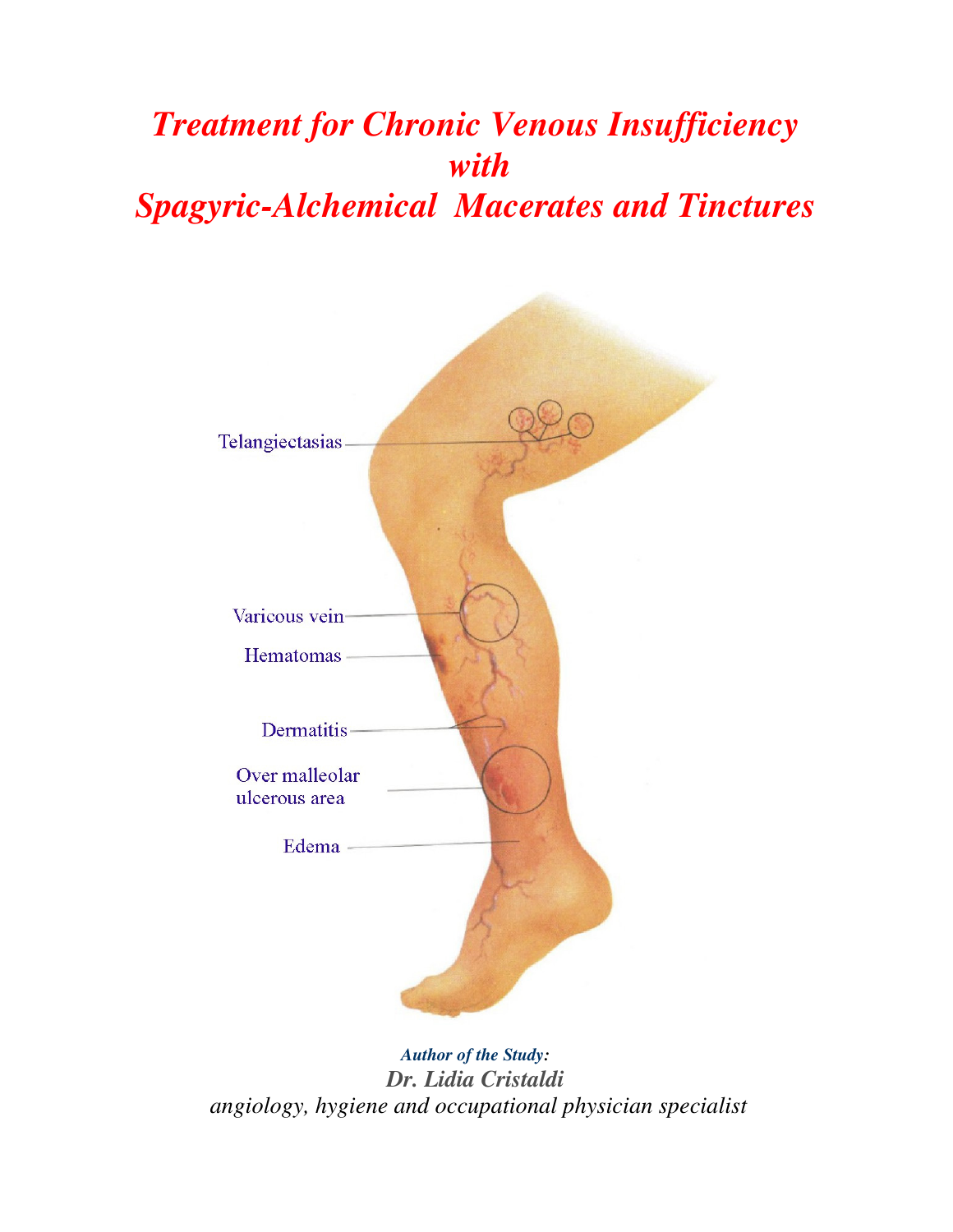#### *Definition*

The chronic venous insufficiency is due to a prolonged hypertension venous state at skin and subcutaneous tissue level, mainly of the lower limbs (1).

Under normal conditions, the bicuspid venous valves are appointed to direct the blood from the superficial veins of the lower limbs toward the heart (through the deep venous system), from the bottom to the top against the force of gravity.

In the CVI (*Chronic Venous Insufficiency*) these valves are not able to carry out this task, therefore there will be a reflux (flow reversal) of the blood from the deep venous system to the superficial one; for this reason a venous superficial hypertension goes to be created. The result is a stagnation of the blood within the veins of the lower limbs that creates a continuous pressure on the walls of the veins that can lead, in an advanced stage of the disease, to involve expansion and dilation of the wall itself (varicose veins) and the leakage of liquids into the surrounding tissues (*edema*), causing damage to the "*Endothelium*".

#### *Endothelium role*

Endothelium is the structure that is interposed between the vessels and the blood and in addition to regulating the barrier function it offers the structural and functional basis for the phenomena related to the hemostasis, thrombosis and atherogenesis. In the capillaries it is the main constituent.

Veins take origin from the capillary network of the various tissues and organs that converge into ever more great sections. The venous wall differs from the arterial wall mainly for the smaller amount of elastic fibers and the greater amount of collagen. The anatomical location of the endothelium is strategic, because, interfacing between blood and tissues, it plays a fundamental role in the maintenance of the fluidity of the blood and in the modulation of the activation of the coagulation and fibrinolysis. Another its important property is the surface that it covers, which amounts to several hundred square meters.

#### *CVI can be subdivided into:*

- ORGANIC CVI
- FUNCTIONAL CVI

The ORGANIC CVI is caused by real veins pathologies (varices, venous thrombosis result, etc. ).

The FUNCTIONAL CVI is the expression of a veins functional overload which, even if they are normal, are called to excessive labor (sural pump insufficiency due to postural changes, lymphedema, etc. ).

#### *Epidemiology and risk factors*

The prevalence of chronic venous insufficiency is about 10-15% of the adult male population and 50-55% in the female population.

The disorder affects mainly the female sex up to 50-60 years old, after this age you do not notice any significant differences between the two sexes.

It is more frequent in Caucasian individuals than in Asian individuals.

It is the result of a genetic predisposition associated with environmental and social factors of various nature that involve or accentuate a state of venous hypertension (*pregnancy, constipation, use of oral contraceptives, incorrect footwear, inadequate clothing, sedentary lifestyle, obesity, alcohol, cigarette smoke that plays a vasoconstrictive action on the arteries. Especially the small*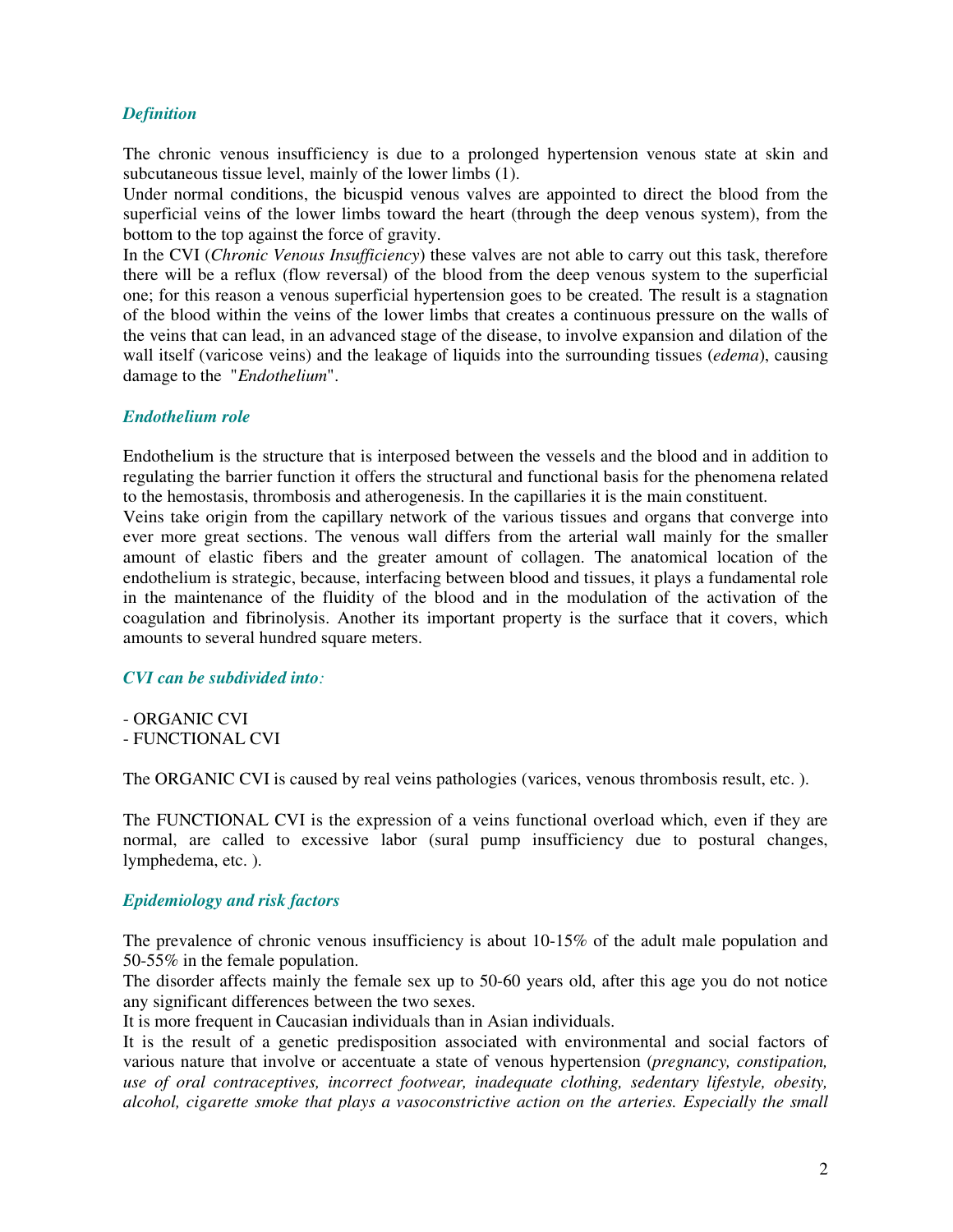*ones*), orthopaedic anomalies (*flat or cable foot, postural abnormalities of the back or knees*). It is in a progressive increase in populations with a high level of urbanisation and heavily industrialized. The CVI is a disease with a progressive chronic course which, in addition to the undoubted aesthetic aspects, must be considered as a true social phenomenon, which involves more and more high costs for healthcare facilities.

Figure  $1^{(2)}$ 



 **Possible interaction of constitutional factors cultural and physiological in the etiology of the CVI**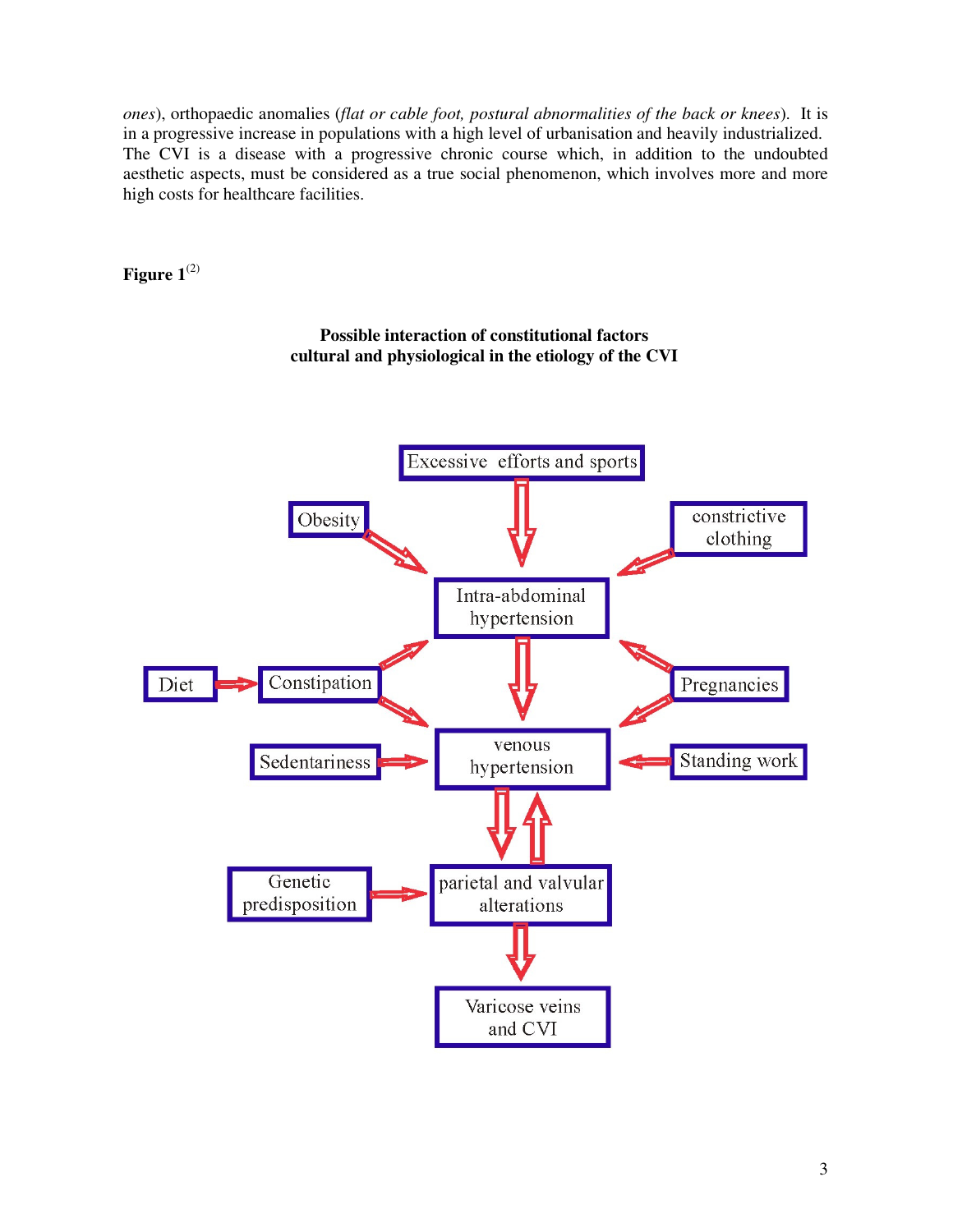#### *Classification and staging*

For the classification and staging of the CVI we get reference to the acronym CEAP that means:

(**C**) clinical events;

(**E**) etiological factors;

(**A**) anatomic distribution;

(**P**) pathophysiological conditions.

#### **Clinical Classification** (**C 0-6**)

**Class 0**: absence of visible or palpable clinical signs duem to venous disease;

**Class 1**: presence of telangiectasias or reticular veins;

**Class 2**: presence of varicose veins;

**Class 3**: presence of edema;

**Class 4**: venous origined trophic disorders: pigmentation, eczema, hypodermitis, white atrophy;

**Class 5**: the same of class 4 with healed ulcers;

**Class 6**: the same of class 4 with ulcers in active phase.



 **Figure 2**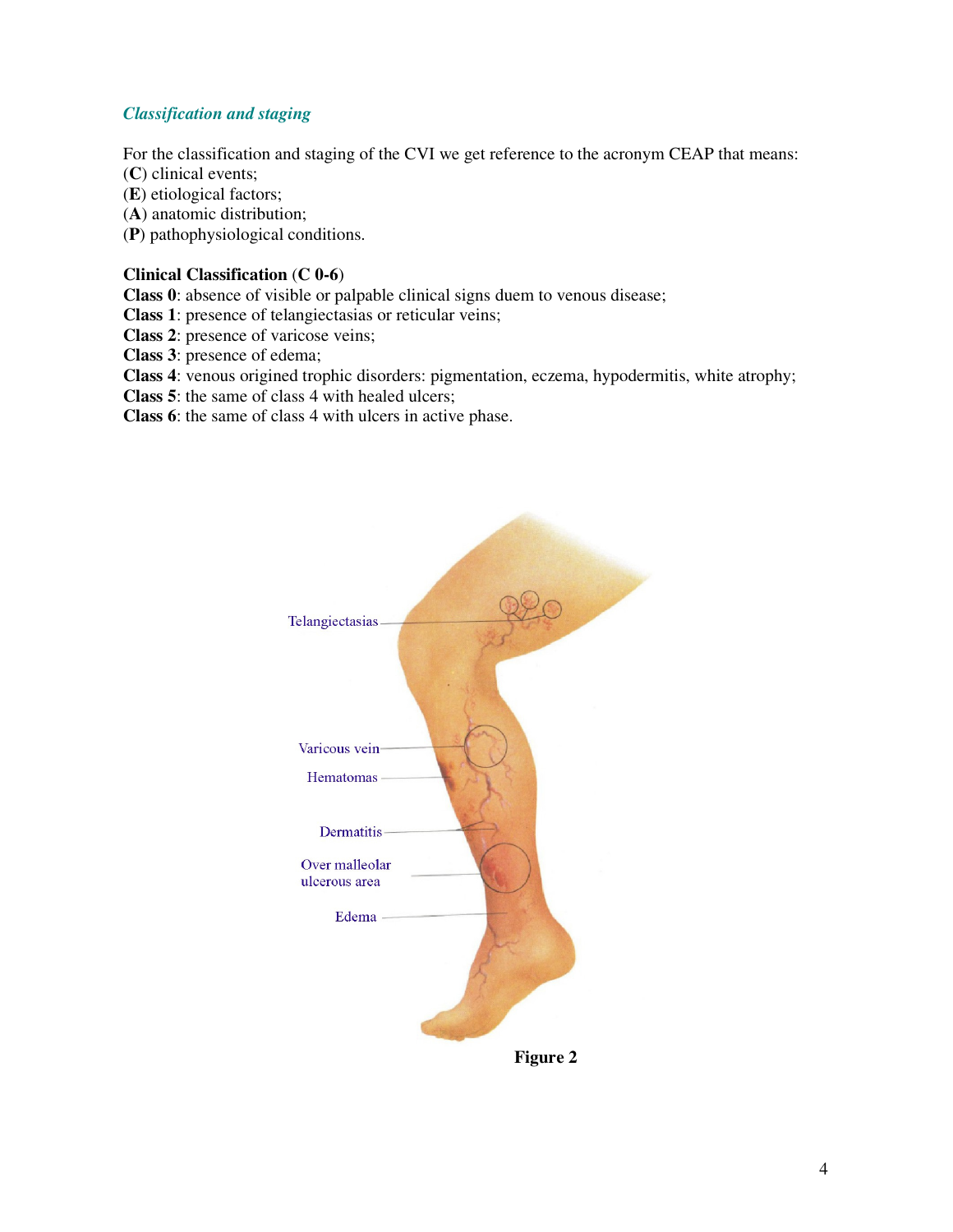#### *Overall view of the varicose lower limb*

#### *Materials and Methods*

For this test 150 patients were enrolled: 35 males and 115 females in a CEAP classification between 2 and 4, between the ages of 30 and 60 years and monitored for 24 months.



To all the patients the following therapyhas been prescribed :

#### **VARIXOL B drops -** *50 ml bottle*

**Herbal components content for 150 drops**: **MSA** (*Spagyric-Alchemical Macerated of Solanimus ER 1/50*) of: Chestnut (*Castanea vesca*) buds 2.320 g, **TSA** (*Spagyric-Alchemical Tincture of Solanimus - ER 1/5*) of: Gotu kola (*Hydrocotyle asiatica*) leaves 0,48 g. **MSA** (*Spagyric-Alchemical Macerated of Solanimus ER 1/50*) of: Black poplar (*Populus nigra*) buds 0.48 g, Olive (*Olea europea*) young sprouts 0.48 g.

**Indications**: *it improves permeability and vessels circulation*. *Lower extremities vascular insufficiency, tingling, hematoma, varicose veins, extremities edema, phlebitis, hemorrhoids, heavy legs*. *It improves and normalizes lymphatic drainage system*. *It's also a venous walls tonic*. *Cellulitis*.

**Use**: 30 drops 3 times a day for a period of 8 weeks.

#### **HERBOSOL C** - *60 tablets - 1 x 600 mg*

**Herbal components content for 4 tablets**: Dog rose D.E. (*Rosa canina*) fruits 640 mg, Acerola (Barbados cherry) D.E. (*Malpighia punicifolia*) fruits*, titrated at 25% in vitamin C* 560 mg, (*total bringing in Vitamin C 140 mg = 175% RDA*), Bioflavonoids powder 400 mg (*bringing in*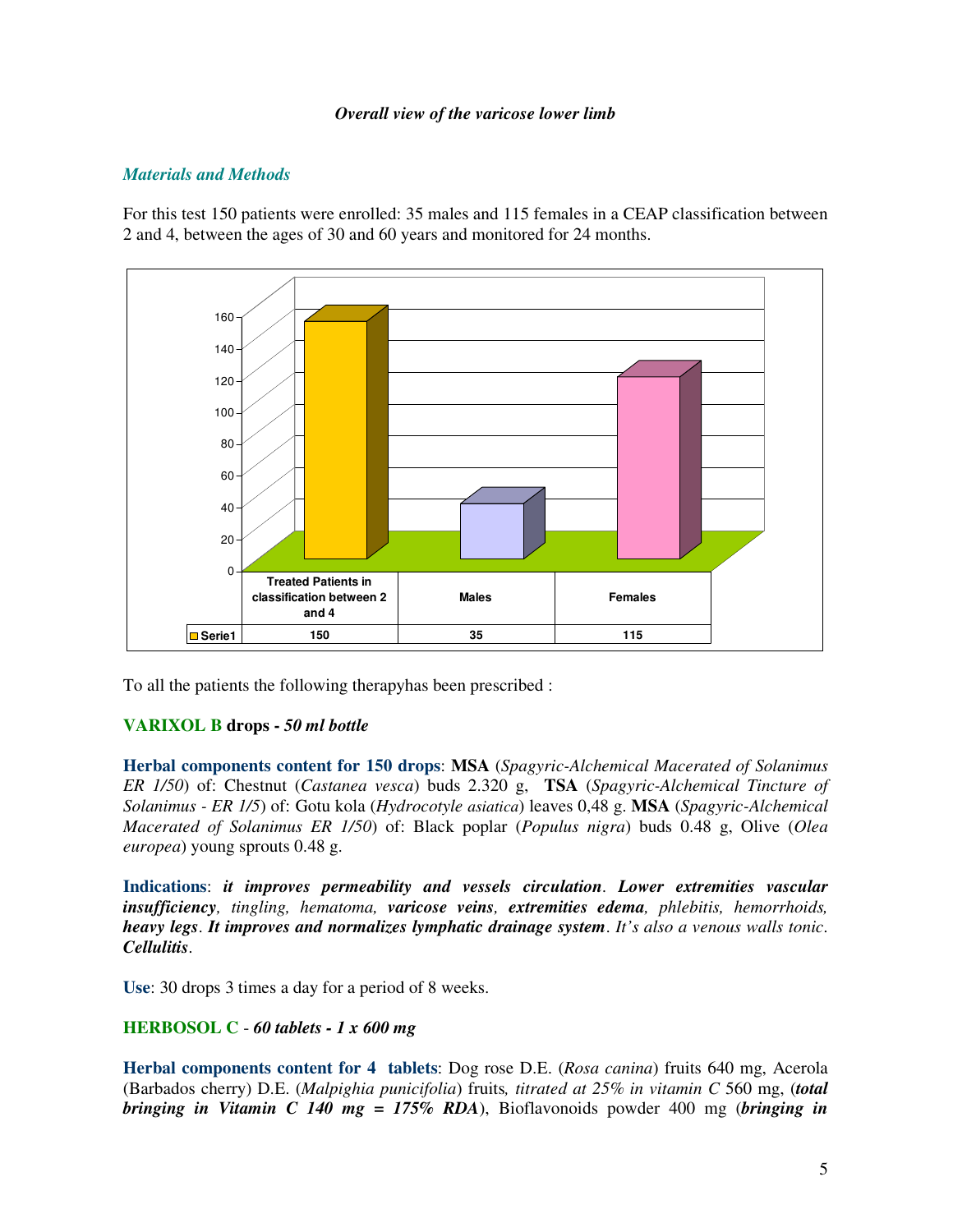*hesperidin 160 mg*), microcrystalline cellulose, calcium phosphate. Anticakings: vegetable magnesium stearate, silicon dioxide.

**Indications**: *protects vascular walls and therefore it is useful for varicose veins, dilated and / or fragile capillaries, hemorrhoids*. *Antioxidant* (*it protects against free radicals*). *Useful in all those cases where supplementation of vitamin C is necessary*.

**Use**: 2 tablets, 3 times a day, 12 weeks long.

#### **RUSCUSOL** *drops - 50 ml bottle*

**Apport des composants a base de plantes**, **par 150 gouttes**: **MSA** (*Macéré Spagyrique-Alchimique de Solanimus R.E. 1/50*) de: Marronnier commun (*Aesculus Hippocastanum*) bourgeons 2,320g. **TSA**  (*Teinture Spagyrique Alchimique de Solanimus R.E. 1/5*) de: Hydrocotile d'Asie (*Hydrocotile asiatica*) sommités 1,692g, Hamamélis de Virginie (*Hamamelis Virginiana*) feuilles 0,483g, Myrtille commune (*Vaccinium myrtillus*) fruits 0,242g, Petit houx (*Ruscus aculeatus*) racine 0,096g.

**Indications**: *haemorrhoids, cellulite, varicose veins, capillary fragility, varicose ulcers, venous and lymphatic insufficiency, muscle cramps, chilblains, and hypertrophic scars*.

**Use**: 30 drops 3 times a day, 4 weeks long.

#### *Summary of the therapy:*

**Varixol B** - 30 drops 3 times a day for the first 8 weeks; **Ruscusol** - 30 drops 3 times a day for 4 weeks starting from the week ; **Herbosol C** - 2 tablets 3 times a day for the whole 12 weeks of the therapy.

Acronyms **TSA** and **MSA** indicate, respectively, the *hydroalcoholic and hydro-glyceroalcoholich solutions obtained according to a particular method developed by Solanimus*, a method able of making more active remedies thanks to the Spagyric method with the addition of a further process that enhances the remedy, so increasing the content of the active principles, so that itwill be more effective and more efficient. In addition, this additional processing ensures that in the solution there is the plant in its entirety. If we consider the Spagyric principles within the remedy we will find the *philosophical Mercury* (alcohol*), philosophical Sulfur* (active principle), the *volatile salt* (trace elements), the *fixed salt* (residue calcined salts of the plant) and the *universal Spirit.* 

#### **Elasto-compressive sock 15- 18 mm/Hg.**

The patients were followed even from a nutritional point of view by recommending them the intake of the following foods*: cherries, berries, bilberries, blackberries, currants*, rich in proanthocyanidins and bioflavonoids capable of increasing the strength of small vessels, contrasting the capillary permeability and inflammatory reactions that the connective tissue suffers. Another recommended food, a source of flavonoids, is *buckwheat* because of rutin. Foods whose consumption was discouraged are the solanaceae; in particular *peppers, aubergines, tomatoes* and *saturated fats* (dairy products and meat) to avoid overloads at hepatic level, useful for the integrity of the connective tissue and muscular component of the vein walls.

The therapy was tested by quarterly cycles, interspersed with a month of suspension. The criteria for exclusion from the study were the following: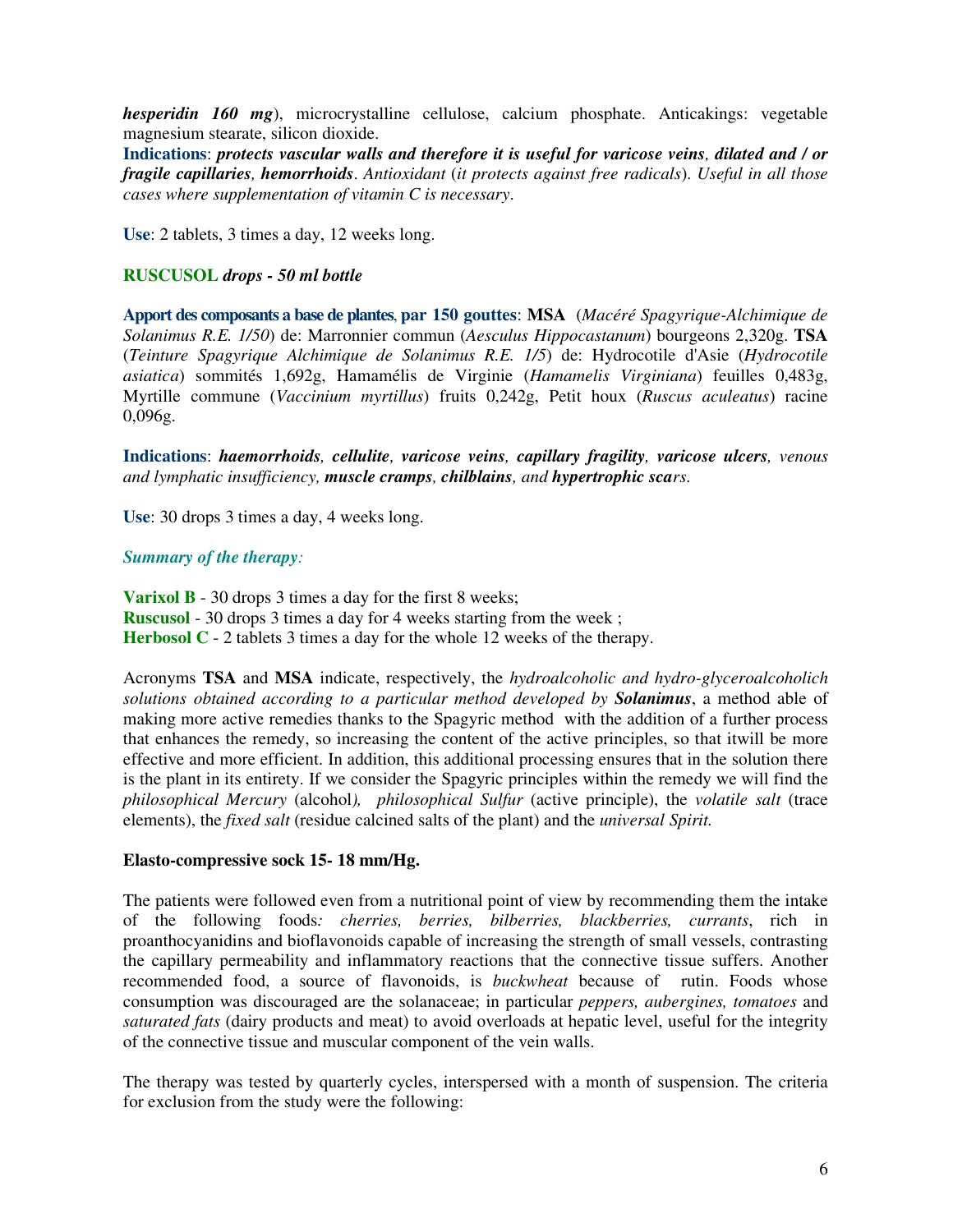Pregnancy; Lactation; DVT (*Deep vein Thrombosis*) ongoing and past, within a year from the diagnosis; Hepatic or renal insufficiency; Cardiopathy; Pathologies of the connective tissue; Other therapies in course for the same disease.

The enrolled patients were investigated from a clinical and instrumental point of view and at the recruitment moment that at the end of the treatment.

#### *The assessments we made were:*

**Objective assessment**: performed by the patient's history and a careful assessment of the lower limbs (*clinical examination, inspection, palpation, condition of the skin*);

**Subjective assessment by visual analogical scale (VAS):** This linear scale is the visual representation of the amplitude of the pain. The amplitude is represented by a line, usually 10cm long. The patient is asked to report the magnitude of its pain on the line between the two extremes.

**Functional and instrumental assessment**: functional test of Rima -Trendelemburg allows you to make clinical diagnosis of the insufficiency of the Great Saphenous Vein and the Small Saphenous Vein at cross valves and Perforating Veins level. Hemodynamic Study Ecocolor - Doppler to assess the level of venous incontinence and the slowed flow in the iliac, femoral, and poplitee veins.

#### **Required laboratory tests** : CBC, PT, PTT, INR, urine.

| <b>Recruitment form:</b> |                                                           |        |    |                                                                                           |   |                |   |   |
|--------------------------|-----------------------------------------------------------|--------|----|-------------------------------------------------------------------------------------------|---|----------------|---|---|
|                          |                                                           |        |    |                                                                                           |   |                |   |   |
|                          |                                                           |        |    |                                                                                           |   |                |   |   |
|                          |                                                           |        |    |                                                                                           |   |                |   |   |
|                          |                                                           |        |    |                                                                                           |   |                |   |   |
|                          | Fam. Materna Paterna<br>ō<br>O<br>$\circ$<br>$\circ$<br>ō |        |    | <b>ANAMNESI</b><br>$\qquad \qquad \Box$<br>$\Box$<br>$\Box$<br>$\Box$<br>$\Box$<br>$\Box$ |   |                |   |   |
|                          | ō                                                         |        |    | $\Box$                                                                                    |   |                |   |   |
|                          | $\circ$                                                   |        |    | $\Box$                                                                                    |   |                |   |   |
|                          | $\circ$<br>$\circ$                                        |        |    |                                                                                           |   |                |   |   |
|                          | <b>ESAME OBIETTIVO E SINTOMATOLOGIA</b>                   |        |    |                                                                                           |   |                |   |   |
|                          | Claudicatio<br>۰                                          | S D    |    | o in orlostatismo                                                                         | a | Varici         |   | D |
|                          | Pesantezza<br>۰                                           |        |    | o con il freddo                                                                           |   | Teleangectasie |   |   |
|                          | Crampi<br>۰                                               |        |    | o con il caldo                                                                            |   | Arrossamento   |   |   |
|                          | Dolore<br>÷                                               |        | O. | alla sera                                                                                 |   | Eczema         |   |   |
|                          | Irrequiet.                                                |        |    | o al risveglio                                                                            |   | Coxoartrosi    |   |   |
|                          | Bruciare<br>۰                                             | s      |    | o premestruale                                                                            |   | Gonartrosi     |   |   |
|                          | Parestesie                                                |        |    | o saltuario                                                                               |   | Distrofia      |   |   |
|                          | Prunito<br>÷                                              | s<br>D |    | o quotidiano                                                                              | a | Ulcera         | S | D |
|                          | ÷.<br>Edema                                               | S D    |    | <1 Piede e deambulazione                                                                  |   |                |   |   |
|                          |                                                           |        |    |                                                                                           |   |                |   |   |
|                          | DIAGNOSI                                                  |        |    |                                                                                           |   |                |   |   |
|                          | SI CONSIGLIA                                              |        |    |                                                                                           |   |                |   |   |
|                          |                                                           |        |    |                                                                                           |   |                |   |   |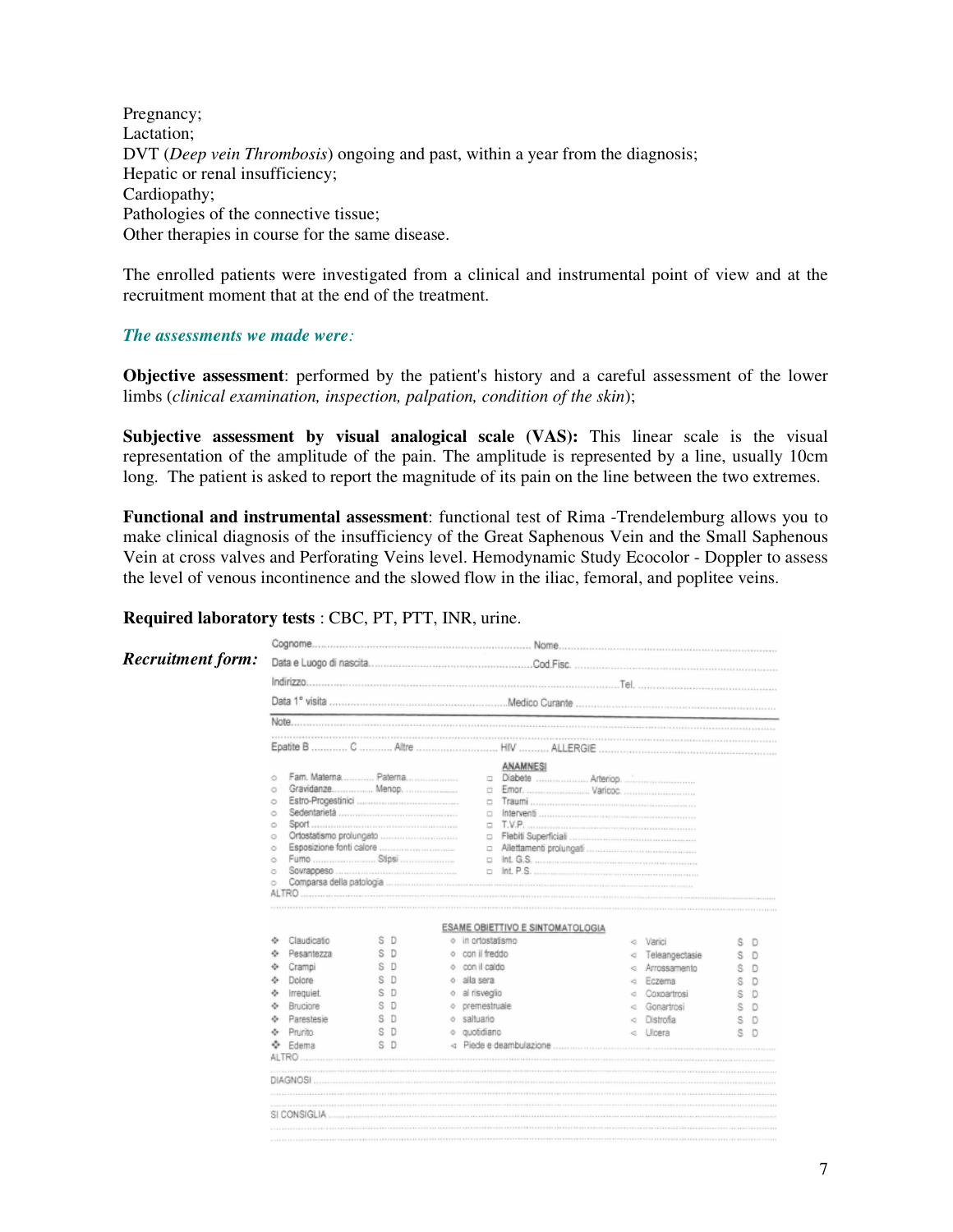#### *Clinical-therapeutic results*

At the beginning of the treatment, 32 male patients out of 35 had got "*pain*", measured according to the VAS scale with an average value of 8.5 ; 2 patients had a value of "*pain*" equal to 10 VAS, 1 patient had a value of "*pain*" equal to 1.5 VAS. \*

After a month of treatment, the "pain" has decreased in almost all cases and even disappeared in one case.



**Chart of "***pain***" male subjects 1 - 32 patients from 8.5 to 3.5** 

**Chart of "***pain***" male subjects 2-2 patients from 10 to 5.5** 

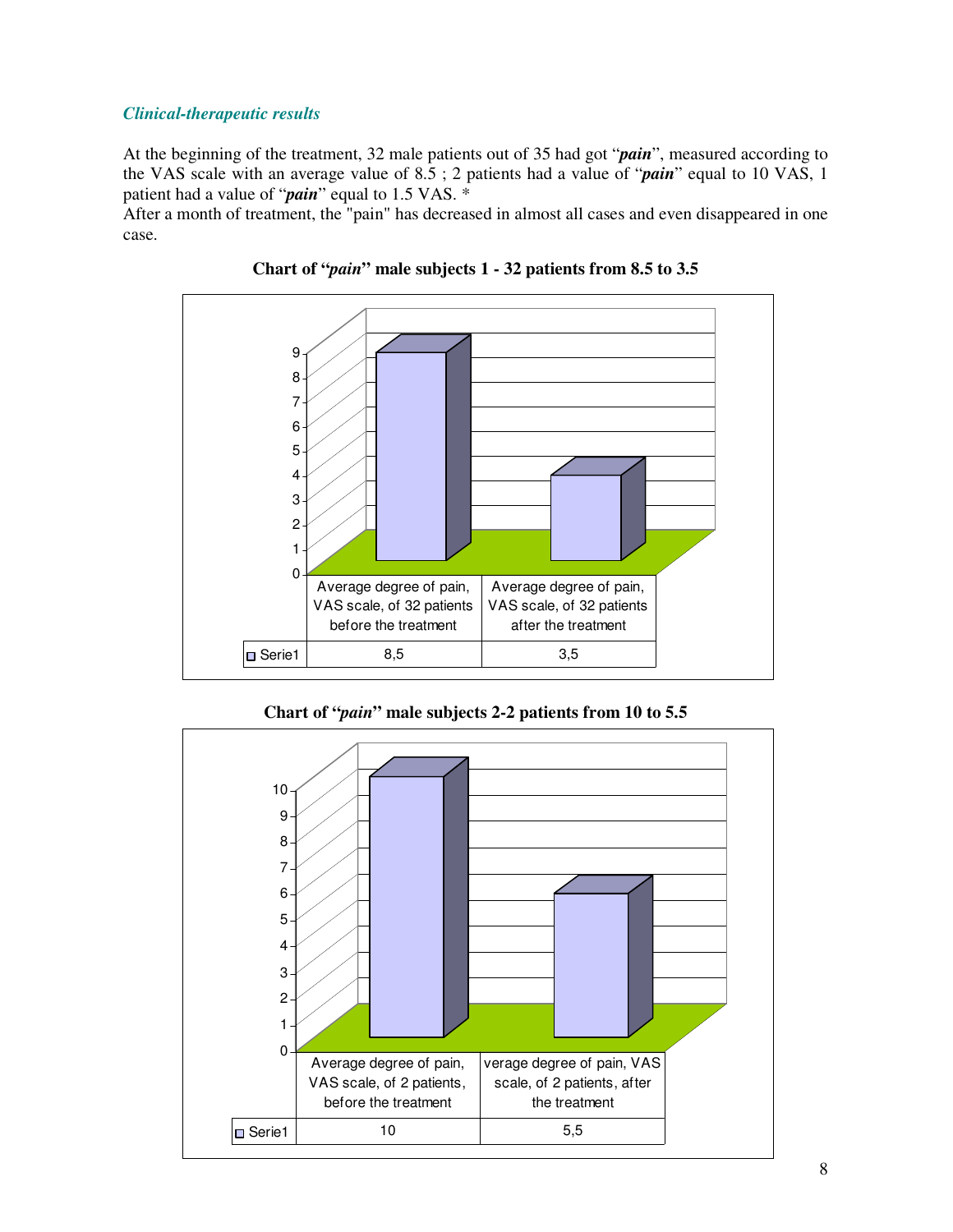80 female patients out of 115 had got "*pain*", measured according to the VAS scale with an average value of 8.5. 10 patients had got "*pain*", with an average value of 9.5 VAS and 25 patients had got "*pain*", with an average value of 4.5 VAS.

*After one month from the beginning of the treatment, the "pain" was reduced to the following values:* 



**Chart of** "*pain*" **1-80 patients from 8,5 to 2.5** 

**Chart of** "*pain*" **2-10 patients from 10 to 3.5** 

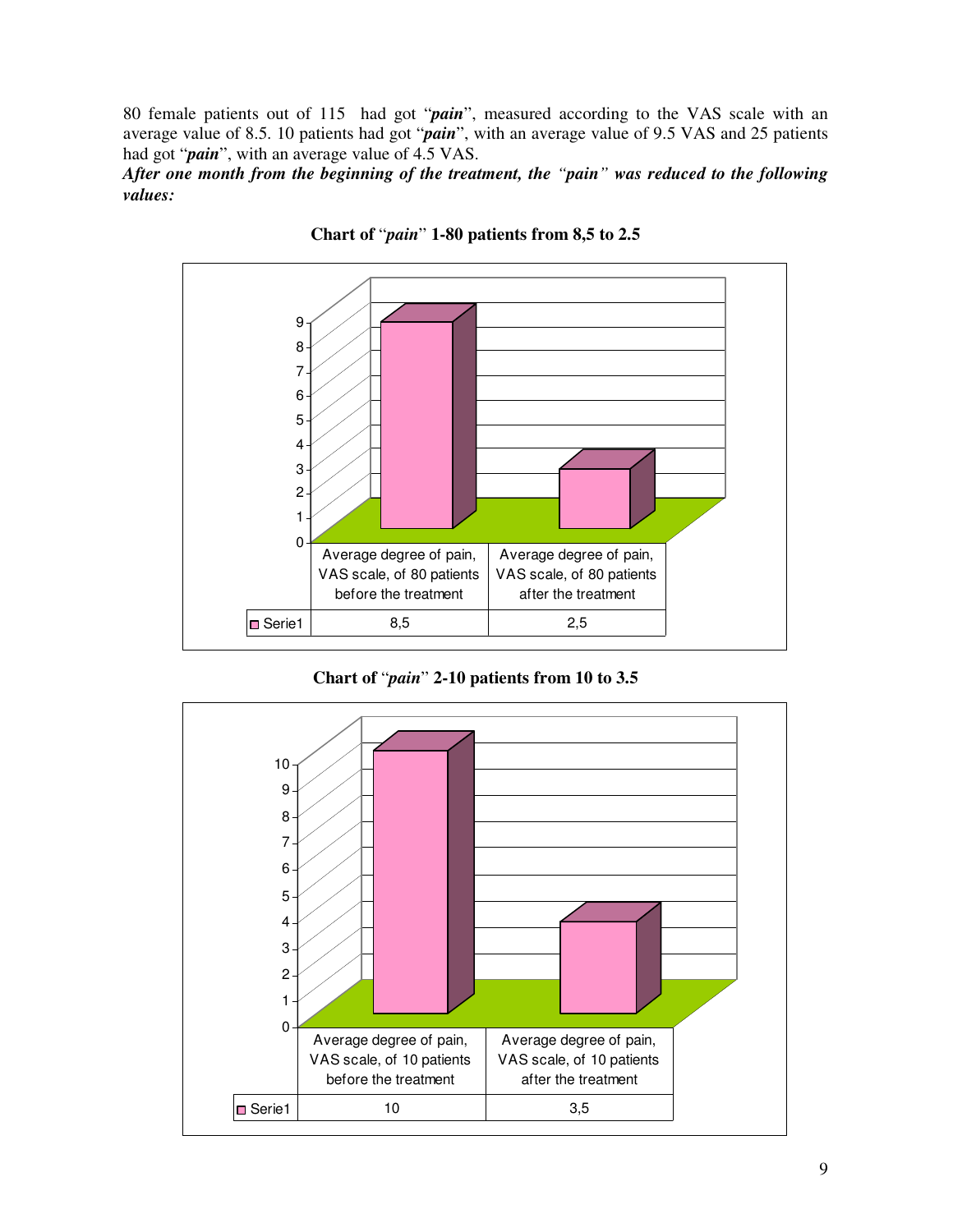**Chart of "***pain***" 3-25 patients from 4,5 to 0** 



*All patients had "heaviness in the legs", which is disappeared after a month of treatment* 



*"Heaviness in the legs"* **Chart**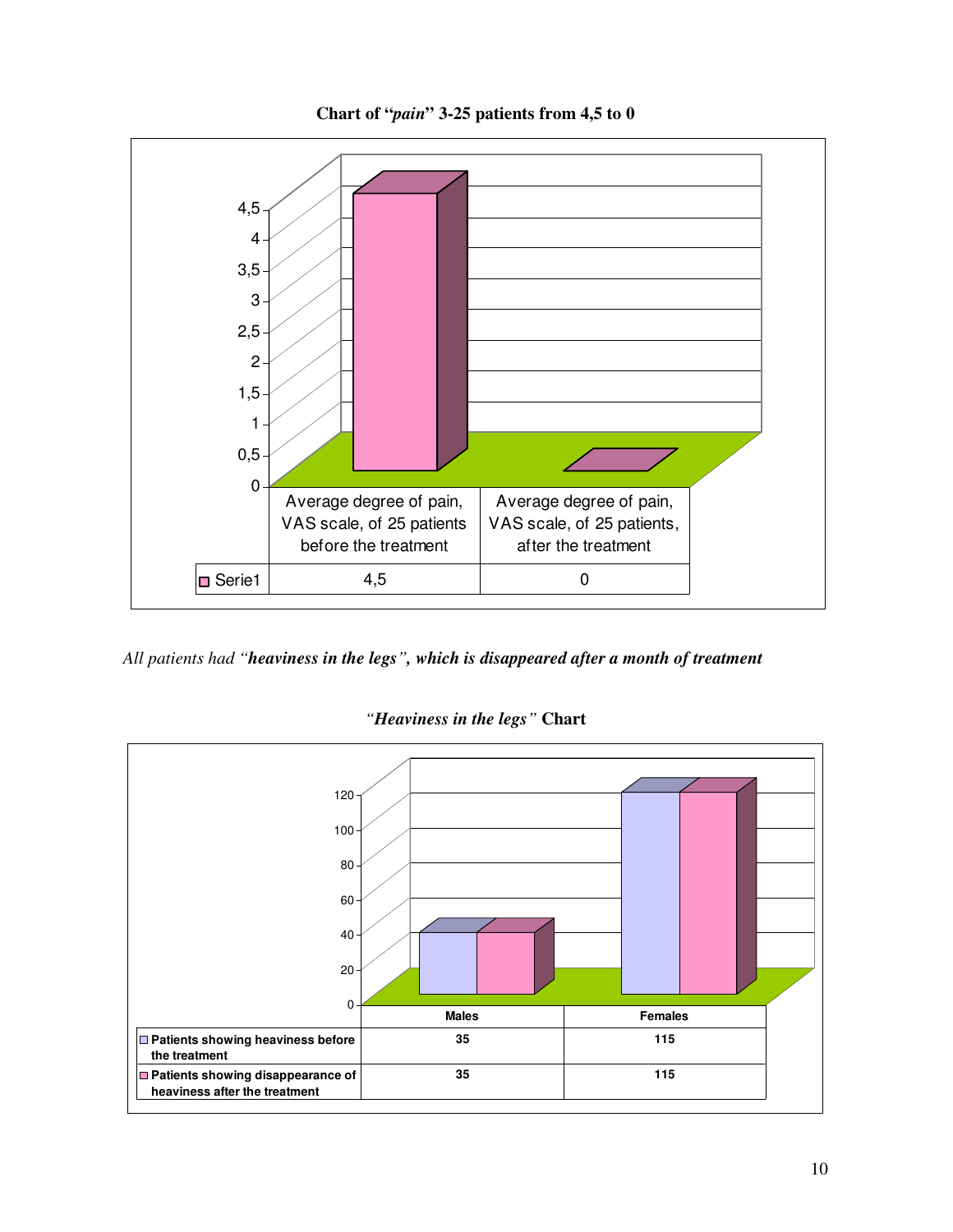

*25* male *patients* out of 35 *had cramps, disappeared after a month of therapy*. *89* female *patients* out of 115 *had cramps, disappeared in 77 patients and decreased in 12*.

The 35 male patients had "*burning*" disappeared after the treatment. *70 female patients* out of 115 *had "burning" disappeared* and decreased in 5 of them.

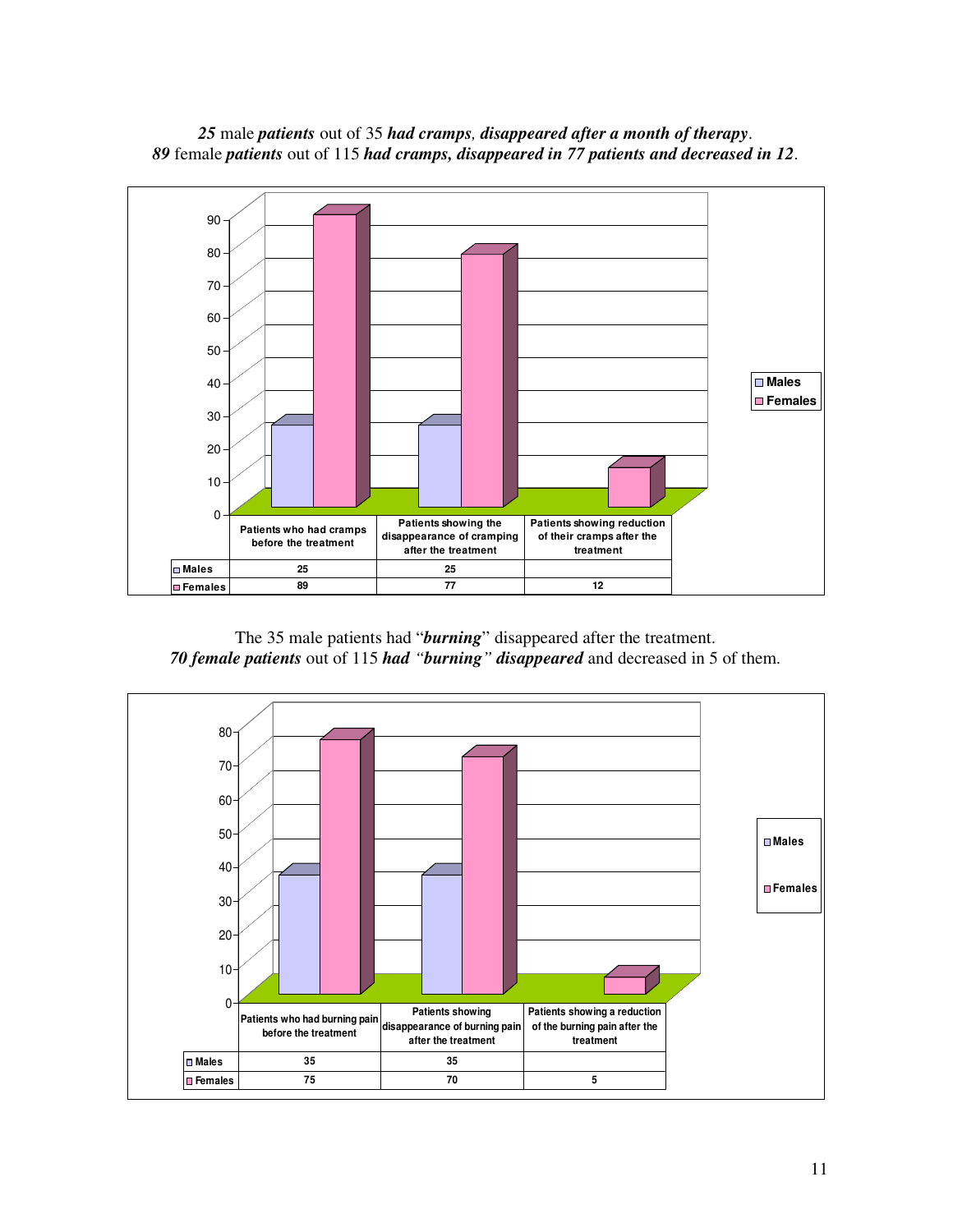

*18 male patients* out of 35 *had got "itching" disappeared after the treatment*. *20 women patients* out of 115 *had got "itching" disappeared and decreased in 5 of them.*

*18 male patients* out of 35 *had got an edema decreased in 10 disappeared in 8of them*. *75 women patients* out of 115 *had got edema disappeared in 50 and decreased in 25 of them*.

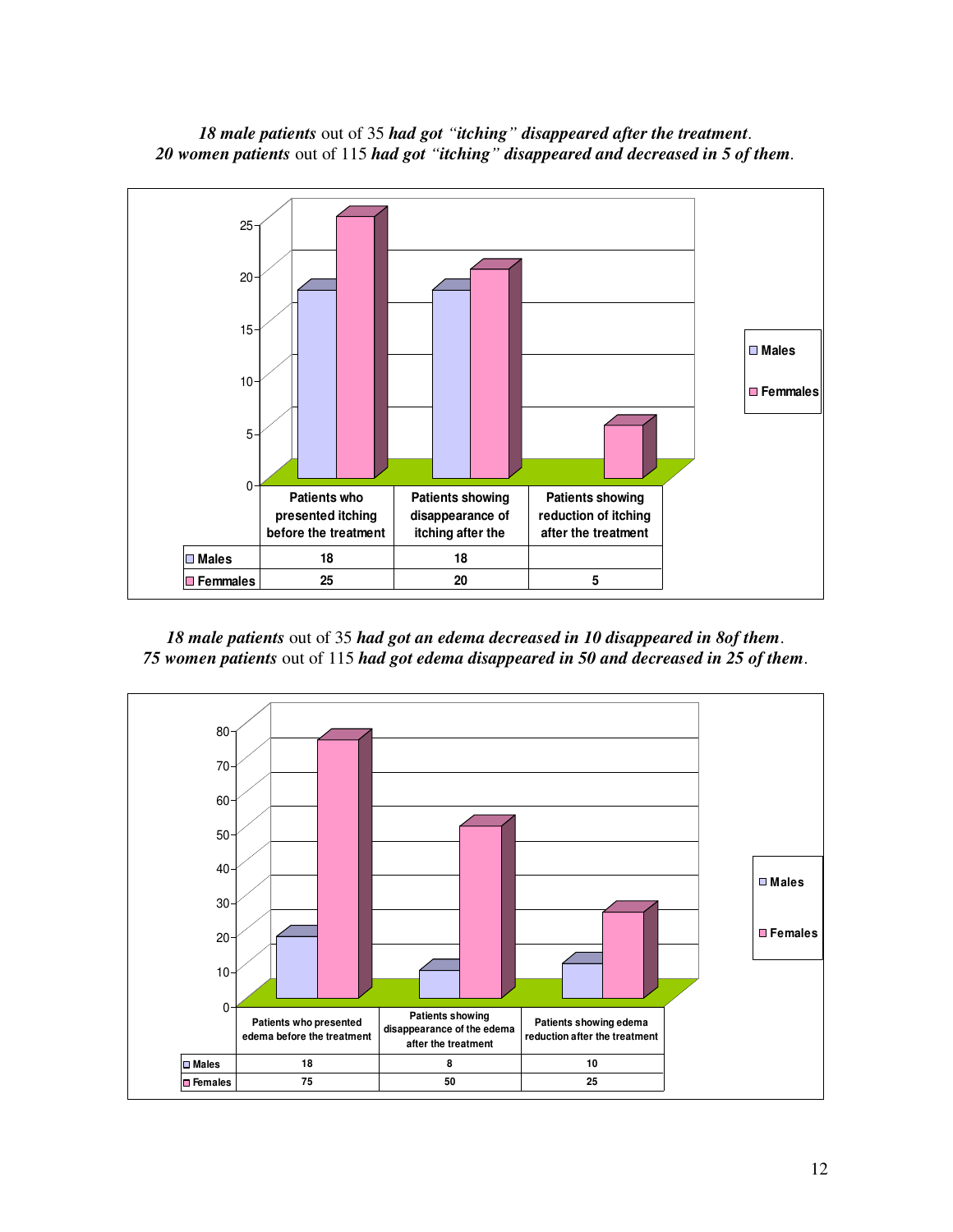## **THERAPEUTIC PROPERTIES OF THE ACTIVE INGREDIENTS IN THE PRODUCTS UTILIZED**

## **VARIXOL B** *drops*

**Herbal components content for 150 drops**: **MSA** (*Spagyric-Alchemical Macerated of Solanimus ER 1/50*) of: Chestnut (*Castanea vesca*) buds 2.320 g, **TSA** (*Spagyric-Alchemical Tincture of Solanimus - ER 1/5*) of: Gotu kola (*Hydrocotyle asiatica*) leaves 0.48 g. **MSA** (*Spagyric-Alchemical Macerated of Solanimus ER 1/50*) of: Black poplar (*Populus nigra*) buds 0.48 g, Olive (*Olea europea*) young sprouts 0.48 g.

**CASTANEA VESCA** (*buds*) acts on lymphatic vessels. Lymphatic circulation ("*the white blood"*) has got an important responsibility in varicose leg symptoms. *The Macerated is able to reduce congestion and lymphatic engorgement of lower limbs* and, therefore, is an *excellent lymphatic draining in vascular diseases and in lower limbs edemas*. *To lower limbs, lymphatic stasis plays a primary role in venous insufficiency cases and gemmotherapic acts as lymphatic draining of varicose legs, mitigating symptoms responsible so far for pain and edema due to heavy legs*. *It's useful in vascular diseases, lower limbs edemas, varicose veins and varicose ulcers*. **ASIATIC PENNY WORT** or **HYDROCOTILE ASIATICA***,* thanks to its active (*asiaticoside, asiatic acid and madecassi acid*), is able to increase the elastic compression of the venous connective tissue sheath and increase venous return. This allows the plant to *be useful in cases of venous stasis*. The plant also regularizes the growth of fibroblasts, thus avoiding a their excessive proliferation and it increases the quantity of the new collagen synthesis. For this characteristic, it can be very *useful in cases of keloid scar, hypertrophic scars, in all the healing process of the dermis, surgical wounds, superficial burns, varicose ulcers and cellulitis*. *We must not forget its action regarding the striae gravidarum*. **HAMAMELIS VIRGINIANA** has an action similar to Vitamin P; it has tonic, astringent and vase regulator actions and, because of these, it finds use in cases of venous insufficiency and the hemorrhoids symptomatologies. **OLEA EUROPEA** (*buds*) is here important because of its anti-atheromatosis action; *it protects vessels and coronary arteries. It has a dilator action making arteries elastic with a diuretic action too. It reverses edema and decreases the rate of urea in blood.* The gemmotherapic *eliminates arterial and arteriolar spasms in all arterial districts*  (cerebral, coronary and renal). It is useful in vascular sclerosis, in hyperglycemia, hypercholesterolemia, hyperlipidemia, ypertriglyceridemia, hypertension. **POPULUS NIGRA**  (*buds*) has got antispastic properties, promotes collateral circulation installation and fights trophic disorders of skin. *It protects vessels tunica by reducing arteries and lower limbs spasms and favoring collateral circulation of compensation*. It has modest anticoagulant and profibrinolytic actions too. Its buds act on vessel wall and normalize sympathetic innervation, *thus reducing vasospasm and encouraging the return of collateral circulation of compensation, improving blood supply and arterial blood perfusion for the benefit of the limping patient, making him able to increase the distance that was able to walk without having vasospasms.* It's also useful for arthritis.

### **RUSCUSOL** *drops*

**Apport des composants a base de plantes**, **par 150 gouttes**: **MSA** (*Macéré Spagyrique-Alchimique de Solanimus R.E. 1/50*) de: Marronnier commun (*Aesculus Hippocastanum*) bourgeons 2.320g. **TSA**  (*Teinture Spagyrique Alchimique de Solanimus R.E. 1/5*) de: Hydrocotile d'Asie (*Hydrocotile asiatica*) sommités 1.692g, Hamamélis de Virginie (*Hamamelis Virginiana*) feuilles 0.483g, Myrtille commune (*Vaccinium myrtillus*) fruits 0.242g, Petit houx (*Ruscus aculeatus*) racine 0.096g.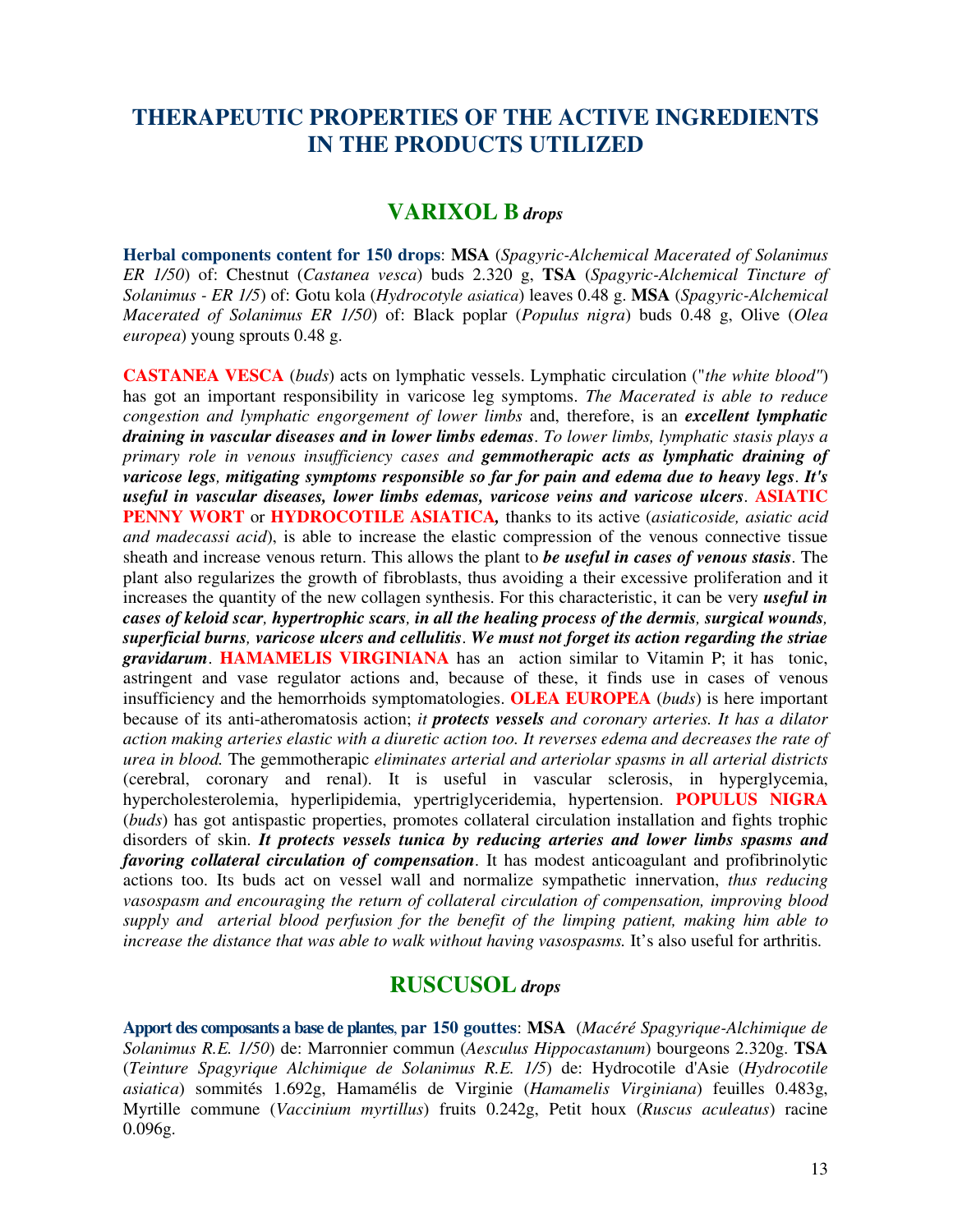The base preparations of **HORSE CHESTNUT** (*Aesculus hippocastanum*) were used time ago in the *therapeutics of the vascular pathologies* (*diminution of the permeability and the capillary brittleness*), *in fact it activates the blood circulation and it favours the venous return*. *If the Horse chestnut is assumed there is a daily reduction of the activity of the enzymes responsible for the degradation of the proteoglycans so it comes to the cohesion of the vascular wall to be insured. In the subjects carriers of varices the concentration of such enzymes, of origin lysosomial, increases notably* (*Rhombuses M., 100 Planteses Médicinales, And. Romart, Nice, 1991, p. 169*). *The Horse Chestnut is the remedy principle, it has a phlebotonic action, in the venous congestions and in the haemorrhoidal condition*. The **INDIAN PENNYWORT** (*Hydrocotile Asiatica*) *is suitable in the pathologies of circulatory nature in a degree to improve the vascular-connective trophism, restoring within time the hemodynamic equilibrium to level of the micro-vascular-tissue system*. The plant contains derived triterpenics (*Asiaticoside*) endowed with modularise ownership on the development of the connective tissue, *the* plant regularizes the growth of the fibroplasts avoiding the excessive proliferation with the consequence formation of cheloid, and hypertrophic cicatrices, increases the quantity of the new synthesized collagens. It's useful in all the processes of cicatrization of the derma, because in degree to regulate the quantity and the quality of the connective tissues neoformation and for this to have soft tissues and not hypertrophic. *The plant is used in the treatment of the surgical sore, in light burns, in the varicose ulcers and in cellulites*, *considering that it seems that it is really because of a probable alteration of the vascular connective trophism that's being introduced*. *The Indian pennywort is useful to improve the tied up symptoms to the venous lymphatic insufficiency*. Some studies have also signalled the effectiveness of the plant in to reduce the gravidic streak. The **WITCH-HAZEL** (*Hamamelis virginiana*) *is used in the venous insufficiency and in the symptomatology haemorrhoids in which it has a keynote-astringent action, vasoregulator and similar to that of the P vitamin. The presence of flavonoids and of triterpenic compounds, contributes to the regulation of the muscular tone of the venous walls, the properties of the plant is useful in some troubles where it requires an astringent action as in the phlebitis, varices and in the haemorrhoids.* With the technique of the gaseous pletismographic it is observed that *the mixture of the Witch-Hazel, Horse chestnut and Hydrastis provokes the increase of the venous tone in subjects with varices* [Rohyer R., Schmidt] C.L., Semaine des Hôpitaux, Paris 57, 2009-2013 (1981)]. The **BILBERRY** (*Vaccinium myrtillus*) contains a anthocyanic glucoside (*myrtilin*) *that it's action confers as a vaso-protector and antiedematous, the activity of these principles has an apparent level of the microcirculation, increasing the resistance of the capillary, strengthening the walls, and decreasing the permeability* (*antipearmeability vassal activity*), from this he can also ascertain its action similar to that of the P vitamin. *The Bilberry is therefore useful in the therapy of the capillary brittleness, capillary permeability and in the vascular throngs*. Many clinical studies on the preparations base of anthocyans *show the effectiveness of the level of the microcirculation, also the pharmaceutical industry has drawn from the vegetable world to produce prepared base of anthocyans and bilberry to treat the capillary brittleness, throngs of the venous circulation, phlebopathic and haemorrhoids* (*particularly pre and post-partum*). The **BUTCHER'S BROOM** (*Ruscus aculeatus*) contains an active principle called *ruscogenine* which *has active properties antiedemigens, antiinflammatory, vasoconstrictives on the microcirculation and able to modulate the permeability and the capillary resistance* with an action similar to that of the P vitamin [M. Pedretti, *Chimica e farmacologia delle piante medicinali* (Chemistry and pharmacology of the medicinal plants)]. *For its active principle venous tonic, anti-inflammatory and astringent the Butcher's Broom is used as a remedy of excellence in the treatment of the haemorrhoids and varices*. *Weiss signals that the Butcher's Broom is effective in the syndromes rectalanus, especially in the haemorrhoids, where there is a decongestion of the inflamed haemorrhoidal nodules that they deflate giving the patient a sense of relief*. *Also Leclerc has signalled the use of Butcher's Broom in the haemorrhoids bringing the experience of Caujolle and his collaborators* (*Toulouse médical, 1952*) *which had*